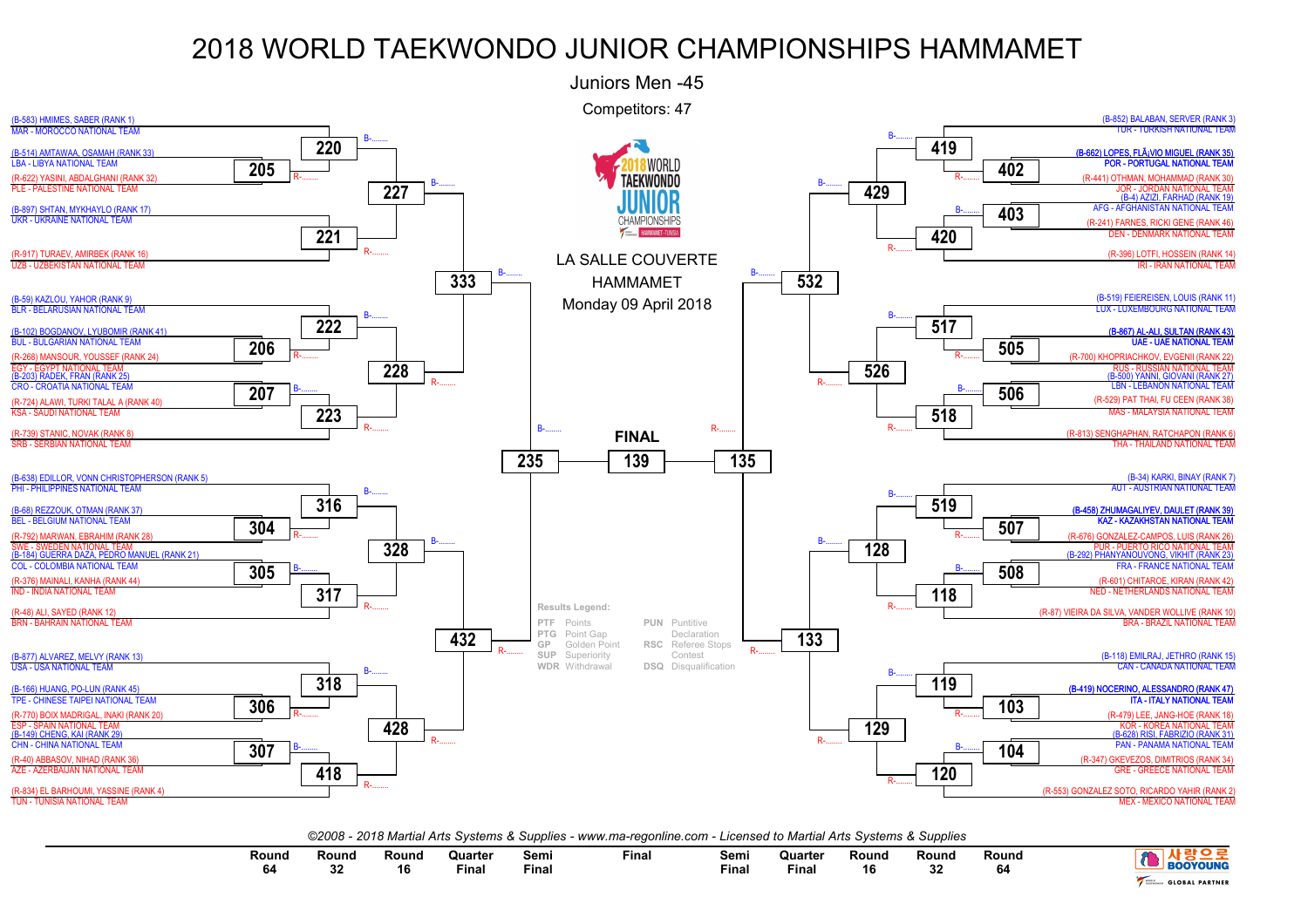

*©2008 - 2018 Martial Arts Systems & Supplies - www.ma-regonline.com - Licensed to Martial Arts Systems & Supplies*

| Round<br>. | Round      | Round | Quarter<br>the contract of the contract of the contract of the contract of the contract of the contract of the contract of | Semi  | Final | Semi  | Quarter<br>the contract of the contract of the contract of | Round     | Round        | Round |                       |
|------------|------------|-------|----------------------------------------------------------------------------------------------------------------------------|-------|-------|-------|------------------------------------------------------------|-----------|--------------|-------|-----------------------|
|            | - 22<br>υz | 16    | Final                                                                                                                      | Fina. |       | Fina. | Final                                                      | 4 C<br>10 | $\sim$<br>υz | 64    | <b>BOOYOUNG</b>       |
|            |            |       |                                                                                                                            |       |       |       |                                                            |           |              |       | <b>GLOBAL PARTNER</b> |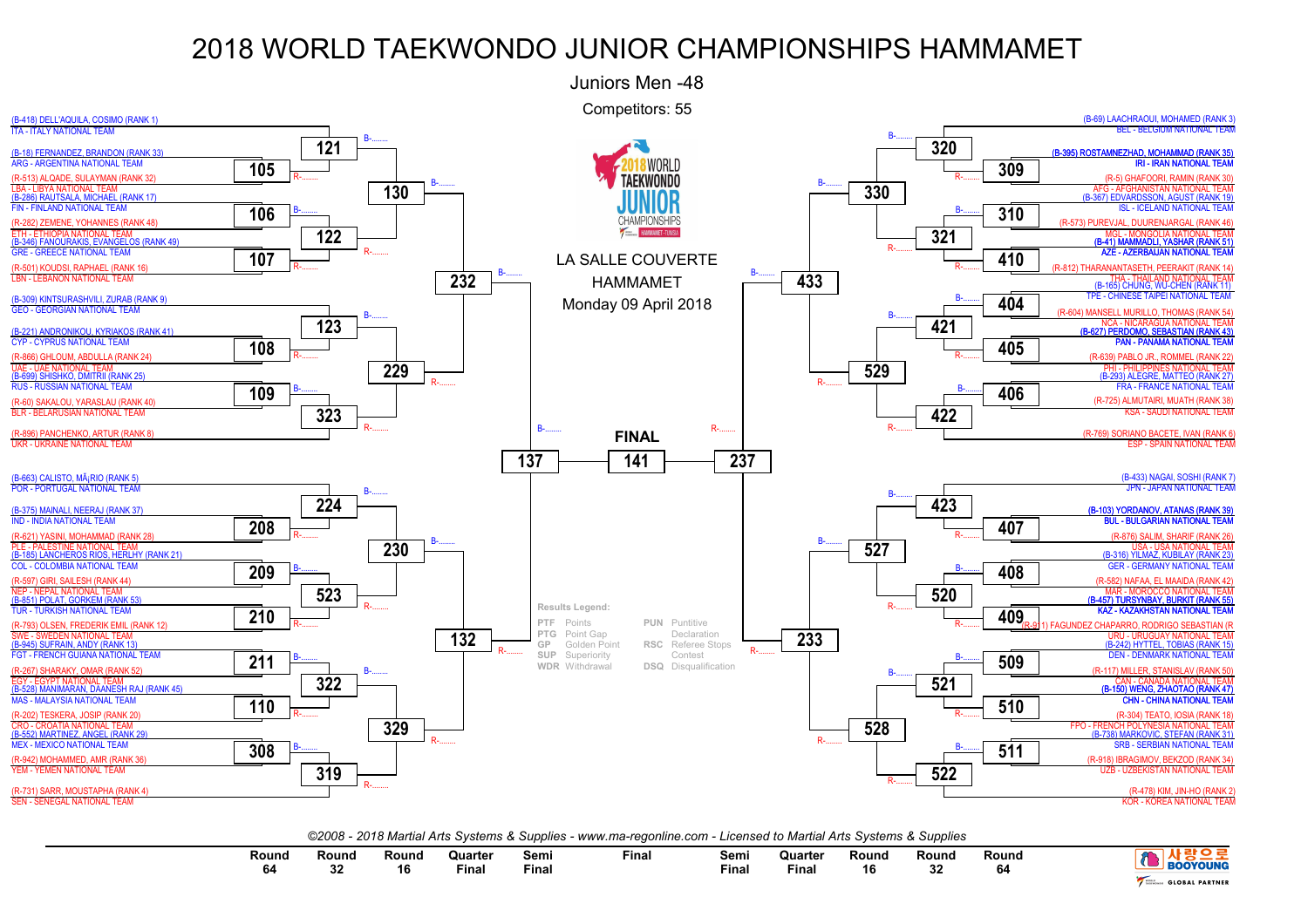

*©2008 - 2018 Martial Arts Systems & Supplies - www.ma-regonline.com - Licensed to Martial Arts Systems & Supplies*

| Round | Round<br>$\sim$<br>υz | Round<br>16 | Quarter<br>the contract of the contract of the contract of<br>Final | Semi<br>Final | Fina. | Semi<br>--<br>Final | Quarter<br><b>Final</b> | Round<br>40 | Round<br>nn.<br>v. | Round<br>O4 | <b>CALLANT</b>        |
|-------|-----------------------|-------------|---------------------------------------------------------------------|---------------|-------|---------------------|-------------------------|-------------|--------------------|-------------|-----------------------|
|       |                       |             |                                                                     |               |       |                     |                         |             |                    |             | <b>GLOBAL PARTNER</b> |